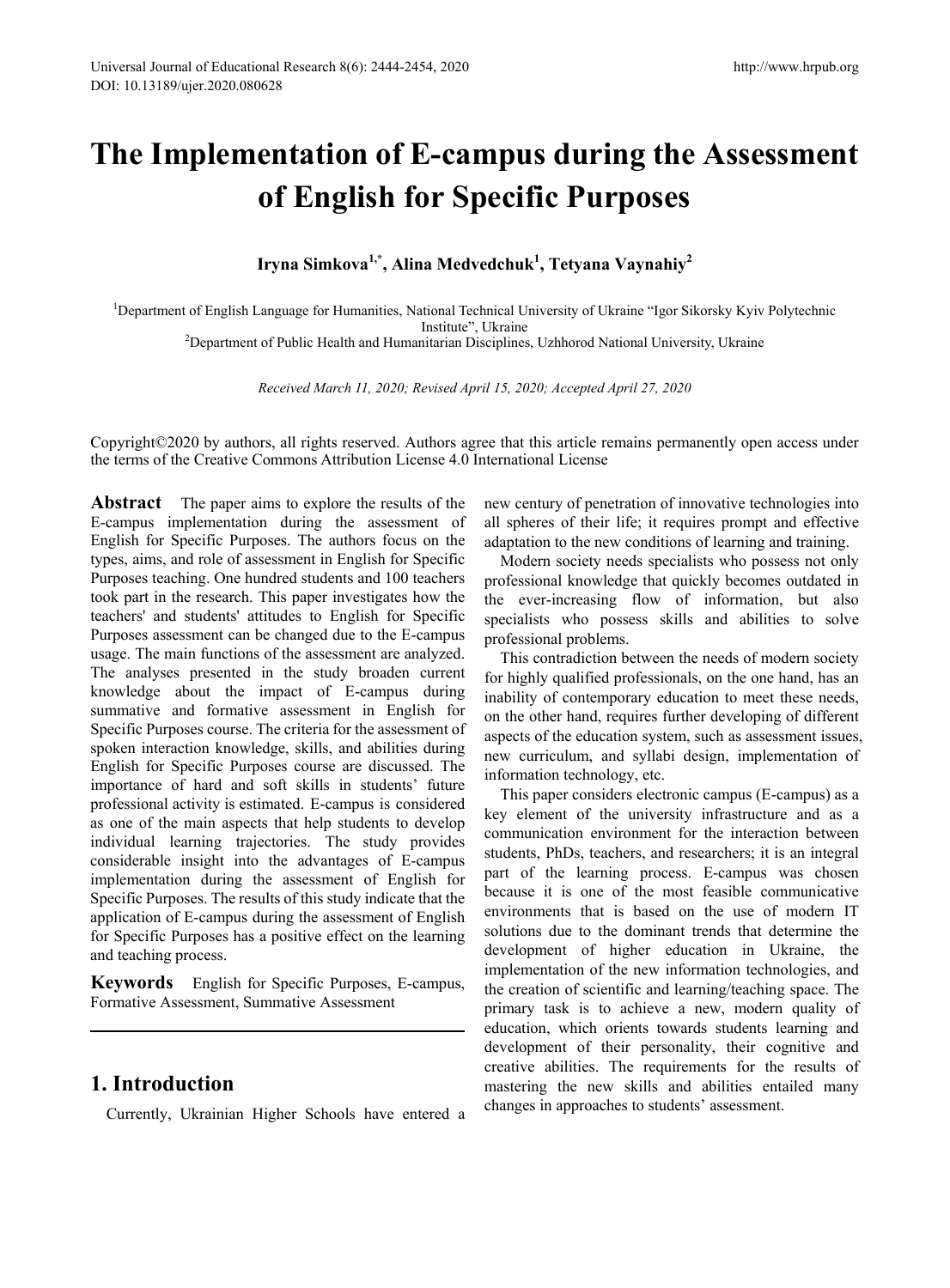| <b>HARD SKILLS</b>                                          | <b>SOFT SKILLS</b>                      |
|-------------------------------------------------------------|-----------------------------------------|
| reading skills;                                             | critical thinking;                      |
| listening skills;                                           | functioning on multidisciplinary teams; |
| writing skills:                                             | creativity;                             |
| speaking skills (spoken production and spoken interaction). | effective interaction.                  |

| Figure 1. | The example of hard and soft skills in ESP |  |  |  |
|-----------|--------------------------------------------|--|--|--|
|-----------|--------------------------------------------|--|--|--|

According to the requirements of stakeholders, modern professionals must possess "hard skills" and "soft skills". In the literature [1; 2], "hard skills" usually refer to specialized knowledge, skills, and abilities necessary for the professional activity, while "soft skills" tend to be used to refer to the ability to work in a multidisciplinary team. They differ according to needs analysis in different specialisms. In most cases, they include critical thinking, knowledge of the ethical responsibility of making professional decisions, the ability to analyze and critically evaluate made decisions, readiness for continuing professional development, etc. English Language skills can belong to both groups of hard skills and soft skills, it depends on the specialism. Figure 1 demonstrates a small example of how hard and soft skills can be measured in the English Language for Specific Purpose (ESP) teaching.

Figure 1 shows that hard skills can be clearly demonstrated and measured, while soft skills are non-specialized but essential for a career and success in life, skills that are responsible for high productivity. In our opinion, they are "cross-cutting" and not related to a specific professional area.

Thus, the useful ESP teaching and assessment is a challenge of the time, and the high level of ESP is the key to a successful career. Teachers should use such assessment methods and techniques that will allow them to assess not only knowledge, skills and sub-skills in ESP, but also students' creative thinking, team-work skills, readiness for continuing professional development, academic mobility, life-long learning, etc.

Assessment should include two aims: the final fixing of students' achievements and the development of necessary hard and soft skills. It is assumed the use of various methods and forms of assessment in ESP. In addition, the designers of curriculum and syllabus are responsible for education quality assurance; hence an integral part of any ESP syllabi is the criteria aimed at the assessment of the dynamics of students' individual achievements. Whereas during ESP assessment, teachers need to consider different skills in reading, listening, writing and speaking, the integrated approach to the assessment of students' results had to be used. In ESP language learning, the assessment is considered as correlating of the results achieved by students in ESP with preliminary set goals [3]. The main functions of the assessment are intelligential, controlling, motivational, and educational (Table 1). Analyzing the quantitative assessment system adopted in Ukrainian Higher schools, we admit that it does not always fulfill the above functions. As a result, there are certain contradictions between the continuous educational process and fragmentation assessment process, between the urgent need to develop a reliable system for assessing students' achievements and insufficient analytical data about students' progress, the necessity to create the individual learning trajectory for every student and lack of teachers' theoretical knowledge of the assessment system to provide students with their individual learning trajectory.

**Table 1.** The main functions of assessment and their aims

| OF<br><b>NAME</b><br><b>FUNCTION</b> | <b>AIM OF FUNCTION</b>                                                                                                                                                                |
|--------------------------------------|---------------------------------------------------------------------------------------------------------------------------------------------------------------------------------------|
| <b>INTELLIGENTIAL</b>                | it broadens students view on ESP and<br>affects the students' individual learning<br>trajectory;                                                                                      |
| <b>CONTROLLING</b>                   | it provides continuous monitoring of<br>students' achievements and influences,<br>the quality of performed tasks, and<br>develops students' critical attitude to task<br>performance; |
| <b>MOTIVATIONAL</b>                  | it stimulates students' activity during<br>classes and brings stimulus to life-long<br>learning;                                                                                      |
| <b>EDUCATIONAL</b>                   | it provides students with the knowledge<br>and develops students' critical attitude to<br>task performance.                                                                           |

Besides, there is one more challenge: the weak connection between the objective nature of assessment and an inability to design a holistic forecast of the student's individual learning trajectory based on assessment results and, as a result, a failure to make recommendations on the development of individual learning trajectory. By exploring the next contradictions, we were able to adopt E-campus for ESP assessment needs. It is a socially oriented, accessible, manageable, and technologically advanced educational system (space); it is created due to the integrated use of the modern wireless communication achievements, advanced technologies, and support of different information resources.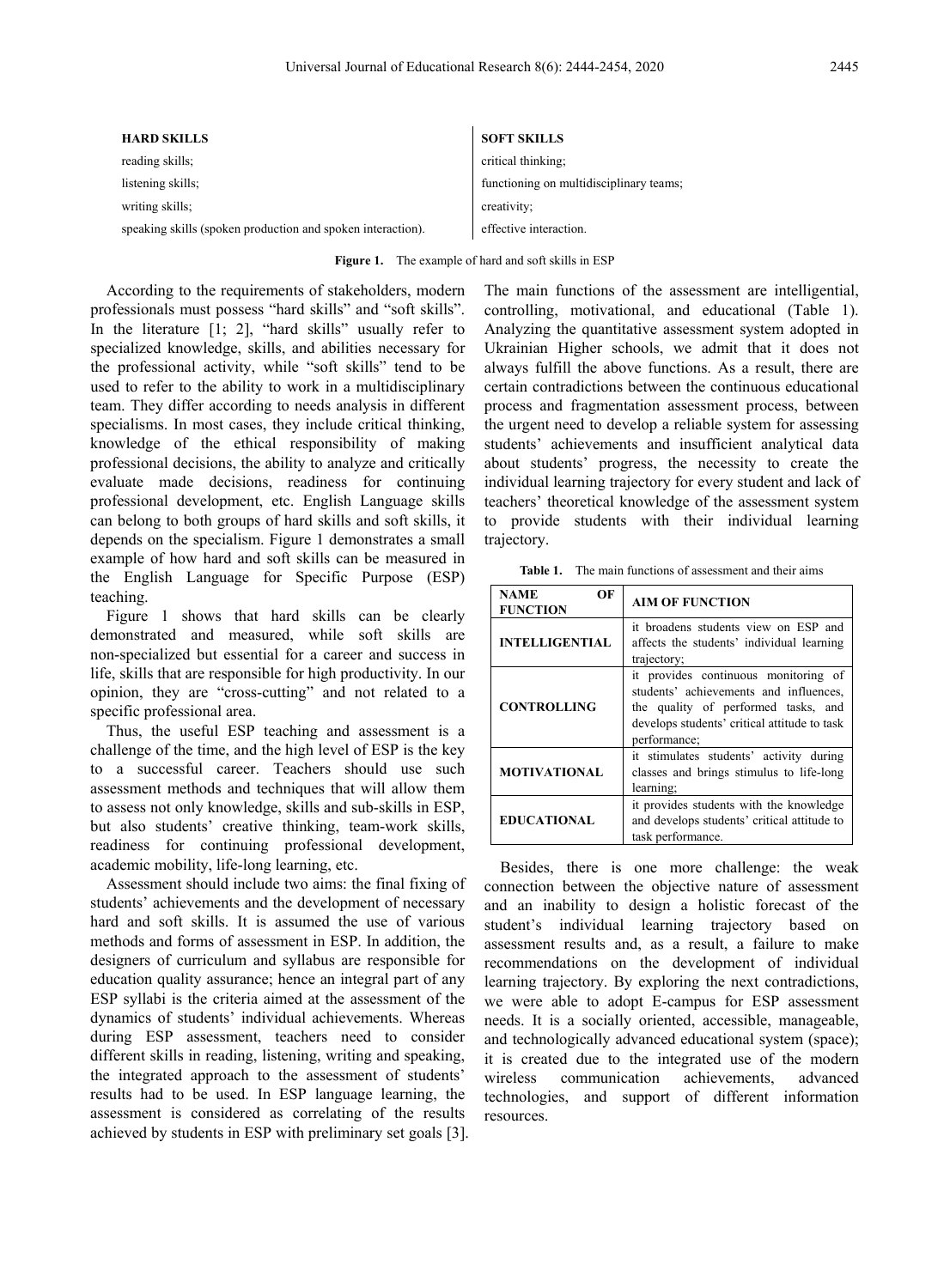| $N_2$          |              | Name          | $\Sigma$ | <b>ECTS</b>  | 4/09           | 11/09          | 18/09          | 25/09          | 02/10          |
|----------------|--------------|---------------|----------|--------------|----------------|----------------|----------------|----------------|----------------|
| $\mathbf{1}$   | X            | Evgeniya      | 96       | $\mathbf{A}$ | 5 <sup>5</sup> | 5              | 5              | 5 <sup>5</sup> | 5              |
| $\overline{2}$ | $\mathbf X$  | Daryna        | 95       | $\mathbf{A}$ | 5 <sup>5</sup> | 5              | 5              | 5 <sup>5</sup> | 5              |
| 3              | X            | Yuriy         | 86       | $\, {\bf B}$ | $\overline{4}$ | 5              | $\mathbf{1}$   | $\overline{4}$ | 5              |
| $\overline{4}$ | X            | Alexandra     | 70       | D            | $\overline{4}$ | $\overline{4}$ | $\overline{3}$ | $\overline{4}$ | $\overline{3}$ |
| 5              | $\mathbf X$  | Anastasiia    | 99       | $\mathbf{A}$ | 5              | 5              | 5              | $\mathfrak{s}$ | 5              |
| 6              | $\mathbf{X}$ | Olga          | 75       | $\mathbf C$  | $\overline{4}$ | 5              | $\overline{3}$ | $\overline{4}$ | $\overline{4}$ |
| $\overline{7}$ | $\mathbf X$  | Anna          | 78       | $\mathbf C$  | $\overline{4}$ | 5              | $\overline{3}$ | $\overline{3}$ | $\overline{4}$ |
| 8              | $\mathbf X$  | Kyryl         | 95       | $\mathbf{A}$ | $\mathfrak{S}$ | 5              | $\mathfrak{S}$ | 5              | 5              |
| 9              | X            | Alina         | 70       | D            | $\overline{3}$ | 3              | $\overline{2}$ | $\overline{3}$ | $\overline{3}$ |
| 10             | $\mathbf X$  | Serhii        | 75       | $\mathbf C$  | $\overline{4}$ | $\overline{4}$ | $\overline{4}$ | $\overline{4}$ | 3              |
| 11             | X            | Tetyana       | 85       | $\, {\bf B}$ | $\overline{4}$ | 5              | $\overline{4}$ | $\overline{4}$ | 5              |
| 12             | $\mathbf{X}$ | <b>Kyrylo</b> | 65       | $\mathbf E$  | $\overline{2}$ | $\overline{3}$ | 3 <sup>1</sup> | $\overline{2}$ | $\overline{2}$ |
| 13             | X            | Igor          | 85       | $\, {\bf B}$ | $\overline{4}$ | 5              | $\mathfrak{S}$ | $\overline{4}$ | $\overline{4}$ |

**Figure 2.** The example of E-campus usage during the assessment of bachelor students

E-campus allows us to assess and develop the knowledge, skill, and abilities of students in ESP. This rating system is based on the combined use of two types of assessment: formative and summative (Figure 2). It presents the data of students' progress with general grades  $(\Sigma)$  for the semester and examples of grades for five weeks of studying. Formative assessment refers to the assessment during the learning process when students analyze knowledge, skills, and abilities. It includes feedback showing the progress or regress in students' learning. The primary purpose of this assessment is to motivate the students to lifelong learning, develop their critical thinking and cognitive skills.

Black and William [3] draw out our attention that the main feature of formative assessment is the use of the techniques and methods that lead to an improvement in the quality of students' knowledge, skills, and subskills. Formative assessment is considered as a feedback tool for teachers and students. In their groundbreaking paper of 1997, Harlen and James [4] suggested that formative assessment results allow all participants of the learning and teaching process to assess the current state of learning and identify ways of further development and individual learning trajectory. According to Shepard [5], formative assessment is useful, provided that its results are immediately used to identify new ways and forms of learning. During the process of formative assessment forms, techniques, and methods don't matter. The assessment is formative due to the aim of realization rather than a set of specific tasks.

An analysis of recent findings regarding formative assessment has led to the suggestion that assessment will be formative if it meets the following terms: assessment tasks correspond to the topics of the syllabus; they are

familiar and appropriate to students in forms and content; they are designed in such a way as they help to identify learning problems of each student and stimulate the process of students' reflection. Thanks to the usage of E-campus, the results of the formative assessment are immediately available to the teacher and students. It gives teachers and students a chance to plan learning activity and individual learning trajectory based on the results of the assessment and improves the quality of their knowledge. We define the individual learning trajectory as a personal way of studying when students can realize their potential in education.

In the E-campus, we can track the continuous learning process and the process of formative assessment. E-campus gives a possibility to assess the learning process while passing specific topics as well. While working with E-campus ESP teachers can assess the development of students' achievements, and students can track their own progress.

Summative assessment is carried out in order to determine the correspondence of students' knowledge to the requirements of the curriculum and state the fact of student's learning. In contrary to formative assessment that is carried out by the participants of the learning process and with the frequency that is necessary for the teacher and students to achieve learning goals, the summative assessment is carried out by external experts following a particular curriculum and syllabus requirements. In the investigation dedicated to assessment, Berman [6] shows that in formative assessment, the assessment scale can be developed by the teacher or a group of teachers; in summative assessment, the generally accepted state assessment scale is used.

There are several approaches to conducting the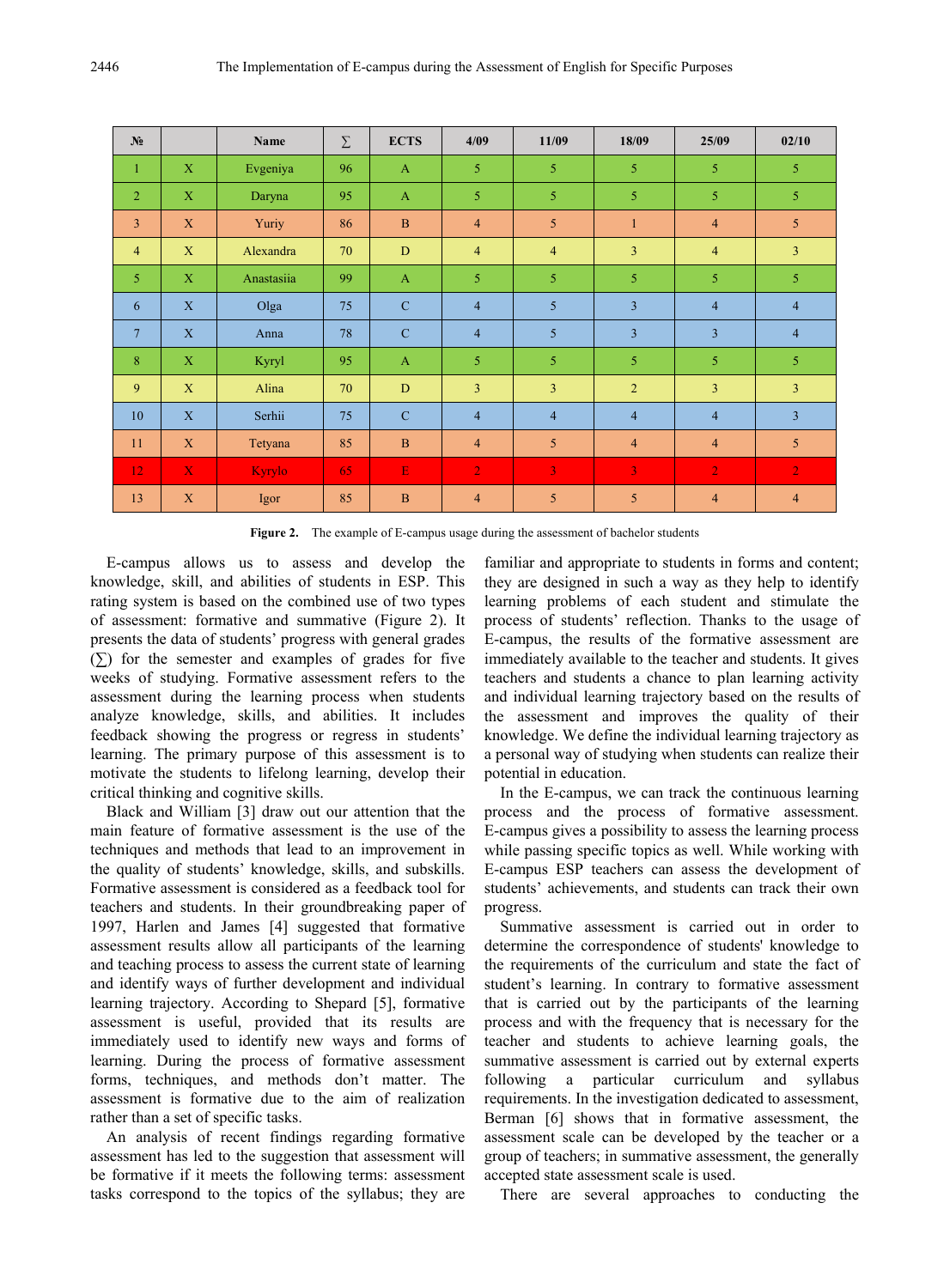formative assessment. At the first stage, William and Black [3] suggest determining the students' intentions and assessment criteria. Then it is necessary to organize sufficient work in the class, create the feedback that ensures the students' individual learning trajectory, enhance the work of students in groups and pairs for peer-assessment and explain to students that they are the active participants of the learning process. They draw our attention to the importance of determining the learning outcomes. The second stage focuses on the creative activities that help students to achieve the outcomes. In the third stage, the authors propose using feedback as a powerful stimulus for the achievement of results [6]. At the first stage of assessment, Leighton [7] offers to transfer goals into measurable learning outcomes, determine the needed achievement level, select assessment techniques, select and implement appropriate teaching methods, conduct assessments and determine if the learning outcomes are achieved.

The aim of the paper is to investigate the results connected with the implementation of E-campus during the ESP assessment.

## **2. Materials and Methods**

To achieve the goals of the study, the empirical and theoretical methods were used.

#### **2.1. General Background of Research**

The theoretical methods used in the study are the generalization of pedagogical and linguistics literature to consider the theoretical backgrounds of assessment; the comparative analysis to stipulate the distinctive features of summative and formative assessment; the description of the results to explain the effect of E-campus assessment implementation in ESP teaching.

The empirical methods used in the paper are the observation of E-campus assessment during the learning process, the quantitative and qualitative analysis of the survey to stipulate the positive or negative effects of E-campus implementation during EPS learning, Fisher's Exact Variance Test (F-test) [8] for verification of results.

#### **2.2. Participants**

To illustrate the positive and negative effects of the implementation of E-campus during ESP assessment, the survey was carried out among 100 ESP teachers and 100 students of different specialism.

The survey was conducted from November to December 2019. The sample was divided into two groups: groups of students (ST) and a group of teachers (TE). The participants in different groups must answer different kinds

of questions. Representatives of the TE group were asked to determine the place and role of formative assessment in the ESP teaching process, to identify the main difficulties that impede the formative assessment, to determine the scope of its application and the necessary conditions for effective use.

Representatives of the ST group were asked to express their attitude to different kinds of assessment proposed by E-campus, to determine the place and role of formative assessment in the ESP learning, to identify the main benefits of E-campus assessment and how motivational it is for their individual learning trajectory development.

#### **2.3. Instrument and Procedures**

As was mentioned to verify the results of the implementation of E-campus during ESP assessment, the survey was used.

The study employed a qualitative and quantitative analysis of data collected from survey and assessment observations.

As was mentioned, the F-test (Fisher's Exact Variance Test) was used to verify the positive or negative effects of E-campus implementation during EPS learning.

The initial data for the application of the F-test are presented in Table 2. It contains the results given by students before and after the implementation of the E-campus for ESP assessment. For the reason of simplicity, the students' sample was divided into sample 1 (students before the E-campus implementation) and sample 2 (students after the E-campus implementation), and ranged accruing to the level of satisfaction shown by students. We consider the results presented by students in different testing groups (TG-1, TG-2, TG-3, and TG-4) before the implementation of the E-campus to be sample 1, and results presented after the application of the E-campus to be sample 2.

In order to calculate the results received before and after the implementation of the E-campus for ESP assessment, we have formulated statistical hypotheses, which assume the null (H0) and alternative (H1) hypotheses:

Н0: the results presented in sample 1 stipulate that quantity of students satisfied with the ESP assessment before the implementation of the E-campus are higher than the number of students, who are satisfied with the ESP assessment after the implementation of the E-campus;

H1: the results presented in sample 1 stipulate that quantity of students satisfied with the ESP assessment before the implementation of the E-campus are lower or equal to the number of students who are satisfied with the ESP assessment after the implementation of the E-campus.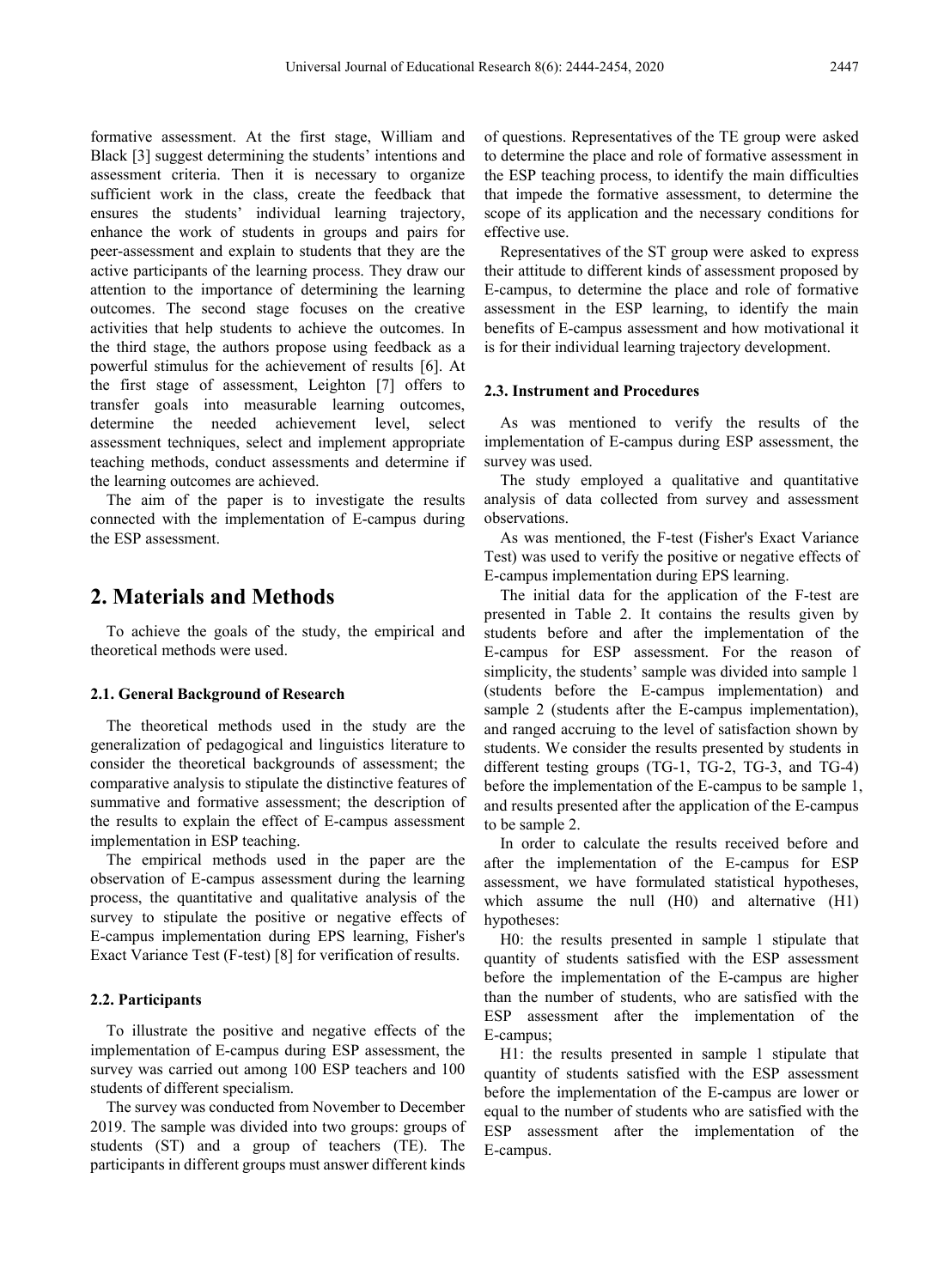**Table 2.** The empirical frequencies of students' sample

| Results |                      | «effect present» | «effect absent» | The total quantity of |          |
|---------|----------------------|------------------|-----------------|-----------------------|----------|
|         | Quantity of students | $\frac{0}{0}$    | $\omega$        | Quantity of students  | students |
| Before  |                      | 8%               | 0.56            | 92                    | 100      |
| After   | 92                   | 92 %             | 2,50            |                       | 100      |

Above, we create the table of empirical frequencies of students' samples according to two variances: «effect present» and «effect absent».

As we can see, only eight students were satisfied with the EPS assessment results before the implementation of the E-campus. That is why we put 8 to the first higher column. Ninety-two students were not satisfied with the EPS assessment results before the implementation of the E-campus. So, we put 92 to the lower column.

To define the F-test, we use equation (1):

$$
\varphi = 2 \arcsin \sqrt{p} \tag{1}
$$

where  $\varphi$  – central angel value,

p – percentage value.

$$
\varphi^*1 = 2 \arcsin \sqrt{\frac{8}{92}} = 0.56
$$
  
\n $\varphi^*2 = 2 \arcsin \sqrt{\frac{92}{100}} = 2.50$ 

We find the empirical F-test  $\varphi^*$ emp using equation (2):

$$
\varphi^* \text{emp} = (\varphi^* \text{max} - \varphi^* \text{min}) \ \sqrt{\frac{n1 \cdot n2}{n1 + n2}} \tag{2}
$$

In this equation

φ\*max means an angle corresponding to the bigger percentage,

φ\*min means angle corresponding to a smaller percentage,

n1 means the number of students in sample 1,

n2 means the number of students in sample 2.

In our research  
\n
$$
\varphi^*
$$
emp = (2,50 – 0,56) $\sqrt{\frac{100 \cdot 100}{100}}$  = 13,71

Critical values of F-test we can find in the table for F-test variances (3)

$$
\varphi^* \text{crit} = \begin{cases} 1,64 \ (\text{p} \geqslant 0,05) \\ 2,50 \ (\text{p} \geqslant 0,01) \end{cases} \tag{3}
$$

To compare the critical value with the empirical value, we can stipulate

$$
\varphi^*\text{crit}(0,01) < \varphi^*\text{emp}
$$
\n
$$
2, 50 < 13,71
$$

Figure 3 with the axe of significant zones, demonstrates just how significant is the obtained results.



Figure 3. The F-test presentation in order to prove the validly of the results received during the survey

These results are significant as far as the empirical value of the F-test belongs to Significant Zone. Figure 3 confirms that we adopt alternative hypothesis where the results presented in sample 1 and sample 2 stipulate that quantity of students satisfied with the ESP assessment before the implementation of the E-campus are lower or equal to the number of students, who are satisfied with the ESP assessment after the implementation of the E-campus. In our view, the result emphasizes the effectiveness of the implementation of the E-campus for ESP assessment.

The survey results before the implementation of the E-campus for ESP assessment showed that even though 77 % of respondents (teachers and students) agree that formative assessment takes an essential role in the learning process, 92% of students were unsatisfied with the quality and objectivity of ESP assessment. In comparison, 82% of teachers were dissatisfied with the time-consuming process of ESP assessment. Unexpectedly that only 48% of respondents (teachers) may determine the scope of its application, and only 38% of respondents (teachers) may present the necessary conditions under which the formative assessment has to be used. The most striking result to emerge from the survey is that almost 95% of respondents (teachers and students) state that using E-campus in assessment helps them to overcome the main difficulties that impede the formative assessment. Among the main challenges hindering the systematic use of formative assessment is mentioned: the lack of time for its implementation (62 % of teachers) and lack of motivation (75% of students).

Significantly, the majority of respondents (85% of students) believe that one of the main benefits of E-campus assessment is quick feedback from the teacher that can be considered as a prerequisite for the implementation of an individual approach to students and increasing the motivation of students to learn.

## **3. Results and Discussion**

E-campus is a vital infrastructure element with a cycle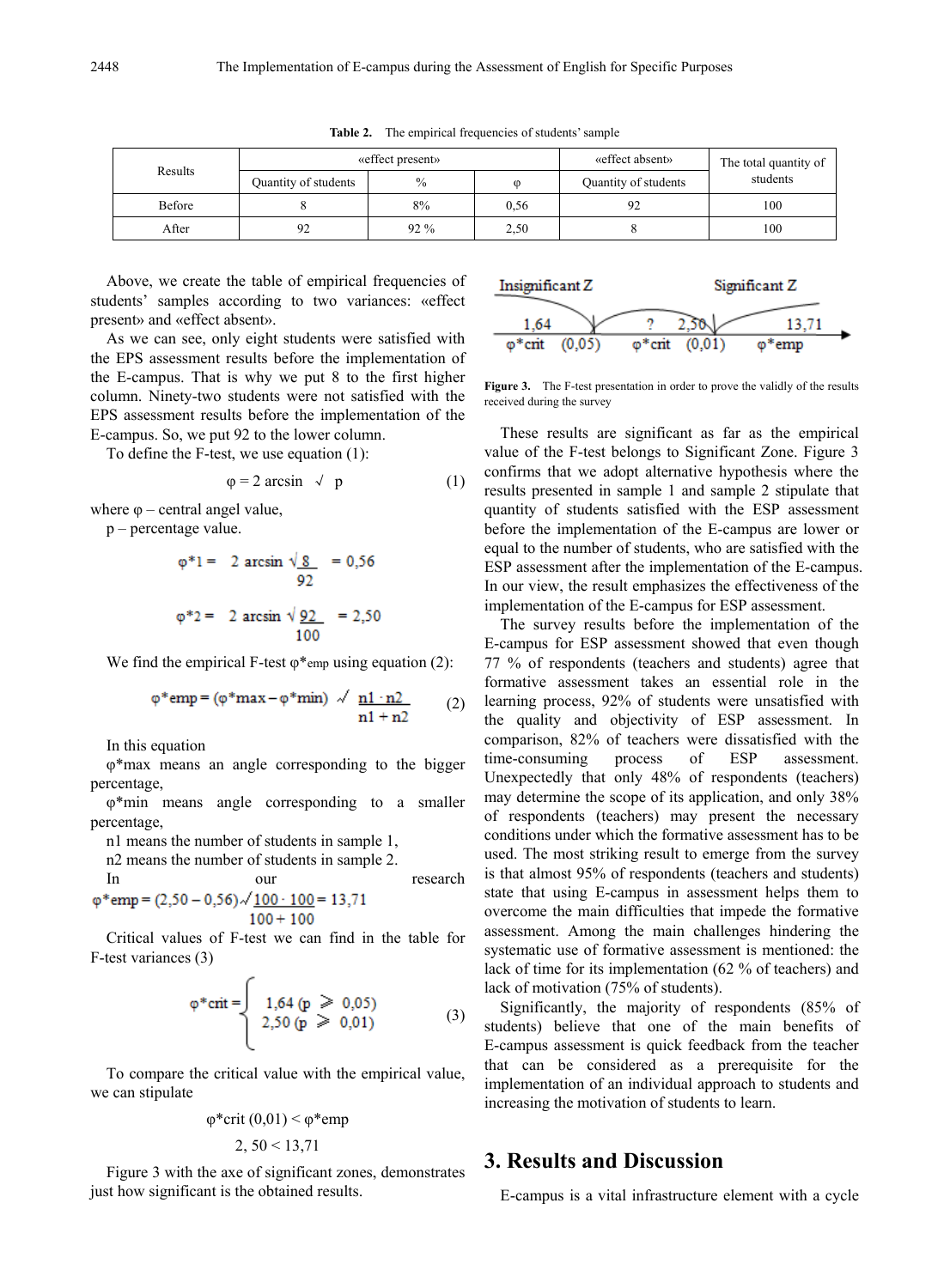of automation of the essential tasks of the university, providing students with personal information space, individual learning trajectory, and related information services. Due to the learner-centered approach used in E-campus, the teachers and students jointly determine the criteria for grading and assessment.

The criteria of assessment, the time of grading, methods, and techniques are determined by the teacher based on the set goals. There are several methods and techniques for formative assessment. They can be divided into two kinds: result assessment techniques and process assessment techniques. In an attempt to implement E-campus for ESP assessment, we use it during the learning process (lesson) and after students passing a particular topic, activity, etc. We chose E-campus on account of the fact that it enables teachers to use universal assessment (soft skills during ESP learning) and particular assessment (language skills during ESP learning). Moreover, assessment can also be divided into the interrelated assessment of different kinds of activities (reading, listening, speaking, and writing) as far as universal assessment is divided into assessment made by teachers, self-assessment, peer assessment, and mixed assessment. Thus, E-campus provides students with different opportunities for formative assessment.

With that help of E-campus, teachers may download guidelines necessary for formative assessment, individual tasks that students may use considering the results of their assessment. There is a strong probability that it stimulates teachers to share their banks of techniques, forms, methods of formative assessment with their colleagues and students, and consequently, it helps students to develop their individual learning trajectory.

The individual task in ESP in Fig. 4 demonstrates the assignment and what kinds of students' skills in ESP and soft skills (team-work skills) can be measured. Teachers submitted tasks to students via E-campus. Students are proposed to work in groups, role-play a small discussion between three representatives who visited "Big Energy Summit", record and send to teachers their role-plays. This task showed how students could learn to work in groups, use their analysis and synthesis skills, and practice spoken interaction skills.

Different scholars draw our attention to the idea that approaches used to assess the knowledge, skills, and abilities in ESP are sensitive to the type of activity (reading, listening, speaking, or writing). However, most of the researches [9; 10; 11] consider that criteria using for ESP assessment are closely connected with the goal of ESP learning and should reflect the characteristics that the ESP learning is aimed at. A recent review of the literature [9; 11] on this topic found that the leading criterion of the high-level performance of an activity in ESP is the successful accomplishment of a communicative task, which includes soft and hard skills usage.

For instance, a number of studies [9; 11; 12] have found that the main criteria to assess the spoken interaction in ESP are: 1) relevance to the professional situation; 2) communicative sufficiency; 3) sufficient reactivity and initiative 4) argumentation; 5) usage of cliché; 6) language fluency.

Various approaches [12; 13] have been proposed to distinguish qualitative as basic and quantitative as additional criteria for the assessment of spoken interaction.

The main quantitative criteria include the volume of expressions and the pace of interaction.

The implementation of E-campus enables the assessment of additional criteria. For instance, the spoken interaction in ESP may be assessed according to such criteria as the degree of professional and functional adequacy of utterances, the use of terminology during the interaction, creative thinking, team-work skills, etc.

Among assessment criteria for teamwork, we propose to consider the ability of students to give arguments, the ability of students to compare, the ability of students to interact in the team, the logic of answer and presentation, and the cultural behavior during spoken interaction in general.

So, the performance of the task in Figure 4 can help teachers to assess such soft skills as students' level of argumentation, level of interaction and cooperation during communication, and help students to follow their progress, improve knowledge in terminology and usage of cliché, language fluency, and increase the logic of presentation.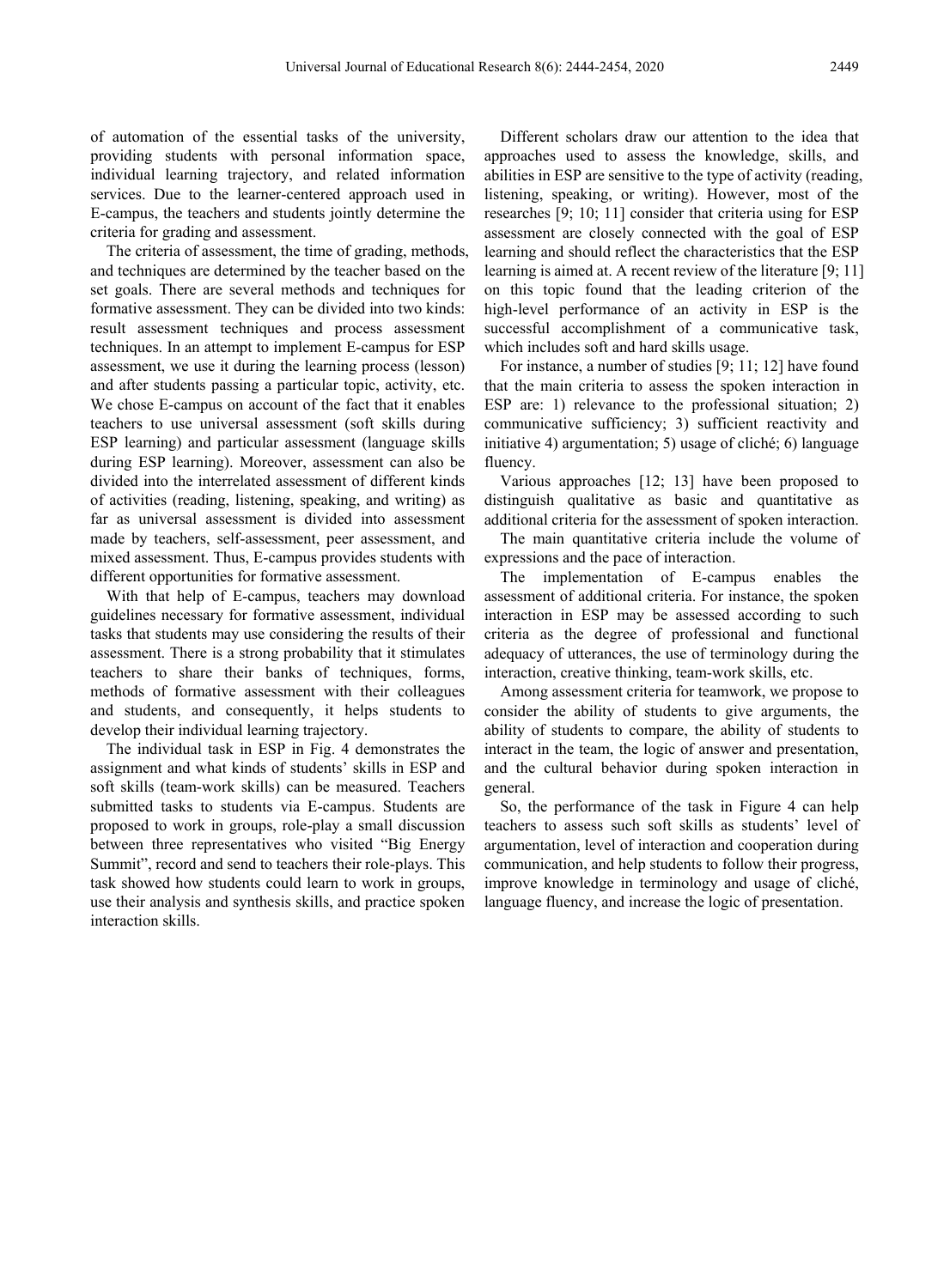Participant A and participant B: You are British or foreigners who speak only English. You've arrived to "Big Energy Summit" to meet representatives from the Ukrainian organization. Find out your personal history from the chart. Give information about your organization. Choose a name.

| Спооѕе а паше.                                                                                 |                                                                                                              |                                                                                                                                               |                                                                                                                                               |  |  |
|------------------------------------------------------------------------------------------------|--------------------------------------------------------------------------------------------------------------|-----------------------------------------------------------------------------------------------------------------------------------------------|-----------------------------------------------------------------------------------------------------------------------------------------------|--|--|
| <b>HEADQUARTERS</b><br><b>MANCHESTER</b>                                                       |                                                                                                              | <b>BRUSSELS</b>                                                                                                                               | <b>LONDON</b>                                                                                                                                 |  |  |
| Name of the organization                                                                       | Radiant Solar Ltd.                                                                                           | <b>Energy Star Corporation</b>                                                                                                                | Dialogue<br>Initiative<br>National<br><b>GEF</b>                                                                                              |  |  |
| <b>Main activities</b>                                                                         | efficiency<br>It creates<br>energy<br>buildings.                                                             | energy-efficient<br>sells<br>It<br>products.                                                                                                  | It deals with biodiversity and<br>climate change.                                                                                             |  |  |
| <b>Secondary activities</b>                                                                    | builds capacity for<br>It<br>the<br>implementation<br>the<br>of<br>Cartagena<br>Protocol<br>on<br>Biosafety. | It catalyzes the sustainability of<br>protected area systems.                                                                                 | It collaborates closely with<br>other treaties and agreements to<br>reach<br>common<br>goals<br>(International Waters, Montreal<br>Protocol). |  |  |
| Number of projects realized                                                                    | 10                                                                                                           | 25                                                                                                                                            | 200                                                                                                                                           |  |  |
| Types of project                                                                               | small Grants Programme (up to<br>$$50,000/project)$ .                                                        | Development<br>project<br>(preparation) Funds<br>PDF-A up to $$25,000$ (up to<br>\$50,000)<br>PDF-B up to 350,000<br>PDF-C up to \$1 million. | full-size projects (over \$1<br>million) $&$<br>Medium-sized projects (up to<br>\$1 million).                                                 |  |  |
| It<br>renewable<br>finances<br><b>Future plans of the company</b><br>energy/energy efficiency. |                                                                                                              | promotes energy-efficient<br>It<br>products/ processes.                                                                                       | It provides strategic guidance<br>for GEF funding of climate<br>change projects.                                                              |  |  |

Participant C: You are a Ukrainian representative. Discuss with your foreign colleagues their plans for the future. What questions would you ask your foreign partners about them? Find out:

- the name of their organization;
- what the main activities of the organization are.
- what the secondary activities of the organization are;
- what types of projects they realize;
- how many projects they realized;
- whether they have got the plans for future cooperation with your organization;
- what their plans for future collaboration with your organization are

| Figure 4. The example of a task that can be submitted via E-campus to assess ESP speaking skills and team-work skills |  |  |
|-----------------------------------------------------------------------------------------------------------------------|--|--|
|-----------------------------------------------------------------------------------------------------------------------|--|--|

| N <sub>2</sub> |                           | Group   |    | <b>ECTS</b>        | Logic of<br>presentation | Correctness of<br>presentation | <b>Civility during</b><br>interaction | <b>Comments</b><br>of other<br>teams | <b>Level of</b><br>cooperation |
|----------------|---------------------------|---------|----|--------------------|--------------------------|--------------------------------|---------------------------------------|--------------------------------------|--------------------------------|
|                | $\mathbf X$               | Group 1 | 96 | A                  | 25                       | 25                             | 21                                    | 25                                   | 25                             |
| $\overline{2}$ | $\mathbf X$               | Group 2 | 95 | A                  | 24                       | 25                             | 20                                    | 6                                    | 20                             |
| 3              | X                         | Group 3 | 86 | $\overline{B}$     | 20                       | 20                             | 20                                    | 6                                    | 20                             |
| $\overline{4}$ | X                         | Group 4 | 70 | D                  | 15                       | 18                             | 16                                    |                                      | 16                             |
|                | $\boldsymbol{\mathrm{X}}$ | Group 5 | 75 | $\curvearrowright$ | 17                       | 19                             | 16                                    |                                      | 16                             |

**Figure 5.** The example of teamwork assessment in E-campus

An additional application of E-campus is that it lets teachers assess each student individually or the work of the team. Then assessment criteria indicate points to evaluate group work, for example, the correctness of presentation (introduction, main body, conclusion), the logic of presentation (coherence and cohesion), civility during the interaction, comments of other teams (peer assessment is using), level of cooperation (Figure 5).

The most common qualitative indicators of spoken interaction assessment in ESP include 1) relevance to the professional situation; 2) sufficient reactivity and initiative; 3) the usage of specific cliché; 3) sufficient argumentation; 4) language fluency.

There is a considerable amount of literature [10; 13; 14] on the selection of criteria for the spoken interaction

knowledge, skills, and abilities assessment. Dudley-Evans [15] in 2009 proposed considering the extrinsic peculiarities of ESP: the ability to analyze the facts and phenomena that relate to the professional activity, the ability to treat effectively professional information, etc.

The criterion of "relevance to the professional situation" can be found as the leading one in [15; 16]. Our perception of the relevance to the professional situation is fully compliant with Emmer and Sabornie's research, where it is considered as a performance by students of communicative intentions and communicative tasks due to the certain professional situation [17].

It has been suggested [15] that "sufficient reactivity and initiative" is also an important criterion for ESP skills assessment since spoken interaction requires two-way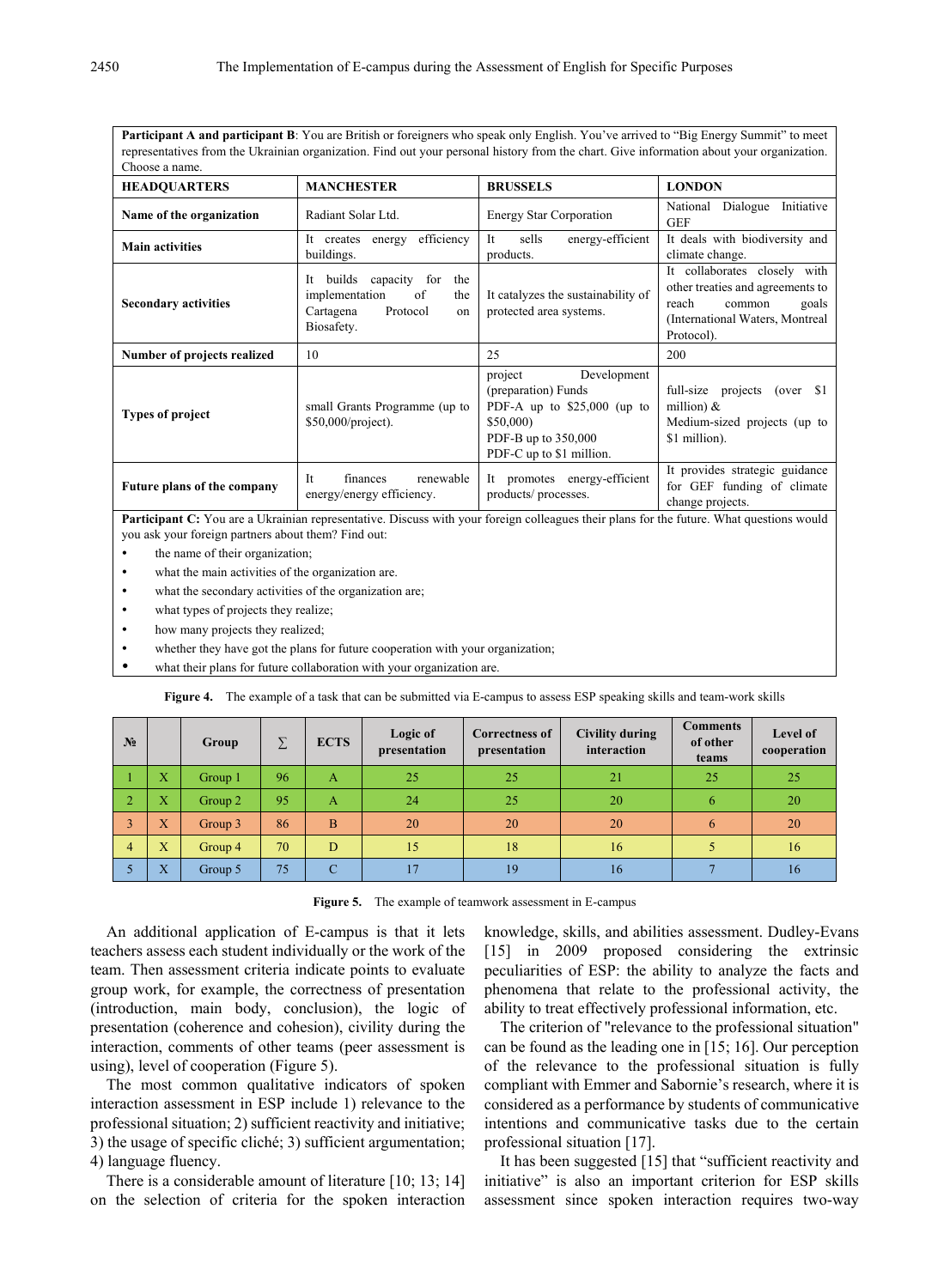communication. In order to achieve effective interaction, students should be able to initiate a spoken interaction, respond to the partners' arguments, encourage each other to continue the interaction, etc.

The criterion "sufficient argumentation" incorporates the most important elements belonging to the spoken interaction in ESP. In most professional situations, to provide reasons or arguments is a necessary skill. When discussing a controversial issue, the participants should be ready presenting his or her opinion, argue for and against the debatable issue.

The criterion "usage of cliché" implies that students can choose clichés and use them in a sufficient number and adequately to a professional situation. Thus, this criterion is also an indicator that shows how students can manage the usage of cliché and how relevant they are to a specific professional situation. Dudley-Evans's [15] findings appear to support this idea.

The experts [9;11] highlight criterion "language fluency" and suggest paying students' attention only to the significant errors that are impediments to interaction, such errors may occur on any level as grammar illiteracy, phonetic inaccuracy, insufficient vocabulary, inadequate terminology, etc.

The task in Figure 6 demonstrates assignments that

promote students' development of creative skills, organizational skills, and aim at practice in writing and speaking. After drawing a collage, the students send it to the teacher via E-campus.

To assess task on Figure 6, we propose teachers to include in creative skills assessment several components: the analytical component (the logic of information presented in collage, ability to differentiate data, etc.); the emotional component (the affective evaluation of collage, the intensity of collage, etc.); the productive component (originality of ideas, synthetic skills, etc.).

Thus, as it was previously mentioned, the level of soft skills should be developed as well as hard skills, and E-campus makes it possible to monitor the progress in hard and soft skills development systematically.

At the same time, since 2016 the participation of the most quantity of Ukrainian higher schools in British Council's project "English for Universities" enable ESP teachers to develop transparent assessment system of students' knowledge, skills, and abilities as well as techniques and formative assessment methods [18]. The evidence from this study suggests that most respondents admit the positive results of the implementation of E-campus during the ESP assessment and are ready to use it on a sustainable base (Figure 7).



**Figure 6.** The example of a task that can be submitted via E-campus to assess ESP speaking and writing skills and creative skills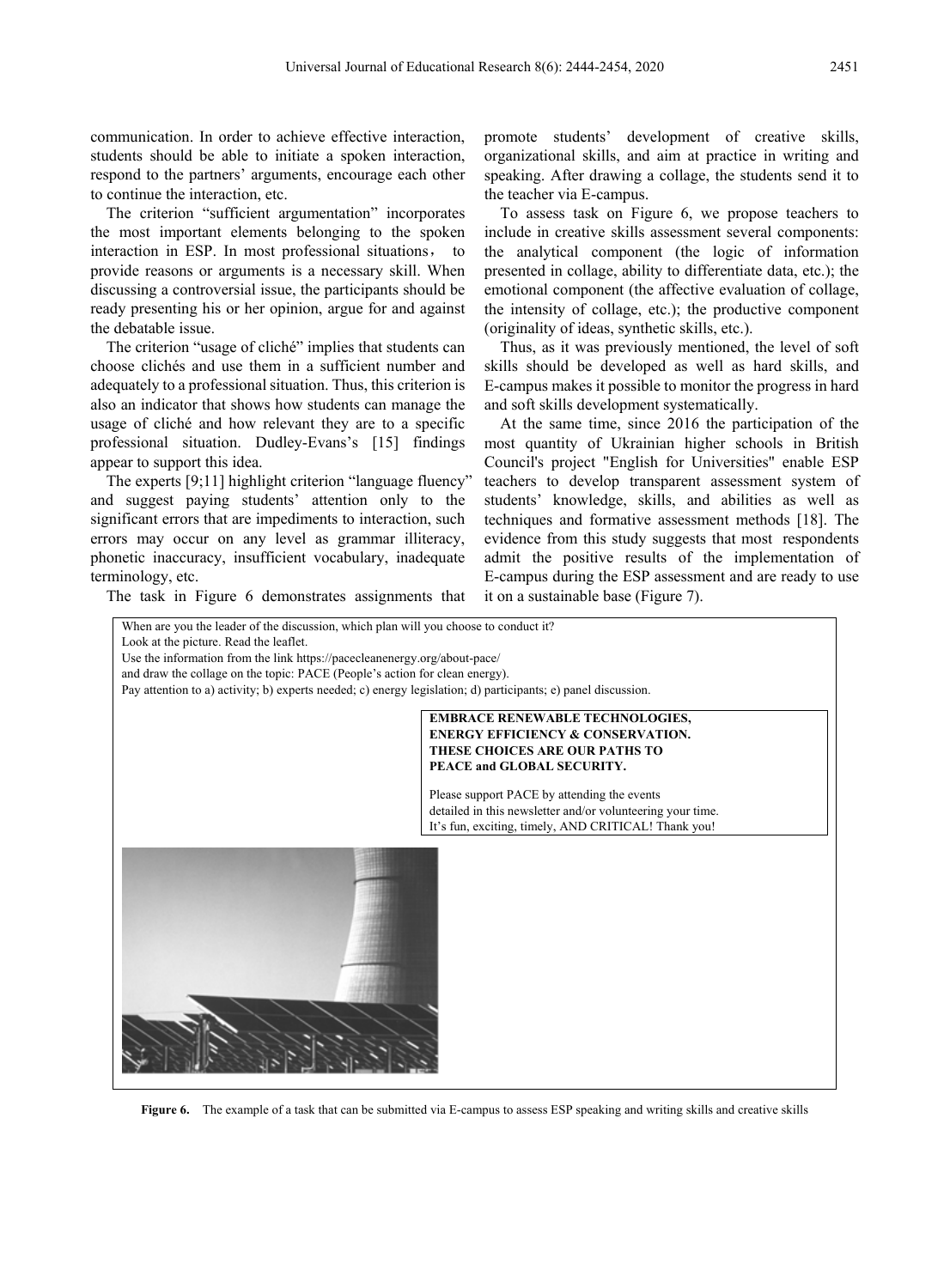

**Figure 7.** The attitude of teachers and students to the implementation of E-campus for ESP assessment

More recent evidence [19] shows that formative assessment in Ukrainian higher schools is strictly focused on the quality of knowledge acquired by the student, while, for example, the foreign education system in many countries states the quality of knowledge transfer. Stronge and co-workers [20] estimated that students' grades in ESP depend on their motivation, abilities, and needs; that hardly could be changed with the help of strict control performed by external controlling organizations. Surveys concerning the difficulties faced during the assessment were conducted in 2017 by a group of researchers from the focus group within the project "English for Universities" [18] demonstrate that the main problem of using assessment is related to the contradictions that arise between formative and summative assessment.

The implementation of E-campus during assessment in ESP can help teachers to overcome the contradictions between formative and summative assessments and help students to develop the individual learning trajectory.

This work revealed that one more aspect where E-campus is successfully used is the plagiarism war. With the rapid development of information and communicative technologies, the widespread usage of the Internet leads to the fact that students are surrounded by data that are difficult to correctly sort and analyze, especially when they use them to perform various creative tasks. For instance, to write essays is one of the tasks during formative assessment. Using such well-known methods and techniques of formative assessment as project-based study or case study technology, teachers should be aware that simply collecting and organizing information is not an effective assessment tool, since the information used by students can simply be copied from the Internet. In this case, students can find in their profiles in E-campus that their work contains plagiarism and can revise it as soon as possible.

Implementation of E-campus can avoid such situations as far as it is a system (space) where teachers and students can discuss each stage of work to determine what they have already done, what happened, what difficulties there are.

Also, it provides possibilities for regular use of self-assessment and peer-assessment that motivates students to gain their personal experience.

In addition, the preliminary work which was carried out several years ago [19] showed that some teachers are not ready to delegate to students their authority to assess. In this case, E-campus could help teachers who are quite reluctant to students' peer assessment and self-assessment, which are integral parts of formative assessment because it is an obligatory function in E-campus.

Bolitho and West [18] in 2017 were among those who stated that one of the frequent mistakes of teachers during the formative assessment is that they compare the results of the assessment with the high grades, while for the effective conduct of formative assessment, the results of a particular student should be compared with his/her previous results in order to state his/her personal progress. That is why E-campus is developed in such a way that students and teachers can monitor the learning progress.

In E-campus, teachers use a multi-point assessment system. It allows us to reflect in a specific point range the individual characteristics of students, and the students' efforts spent on the performance of certain types of activity are objectively assessed in points. In E-campus, students may see additional reward points for originality or novelty during completing individual tasks or solving scientific problems. They may get access to their grades regularly and at any time. Each student can choose what kind of work to do, and there is a possibility to perform additional work and get extra points.

In E-campus, teachers and students can meet directories outlined below:

1) resources, in this directory, the course curator or teacher may download different information concerning tasks or courses. These resources can be either in the form of files or in the form of external links. E-campus system enables use of various formats of electronic documents as electronic information;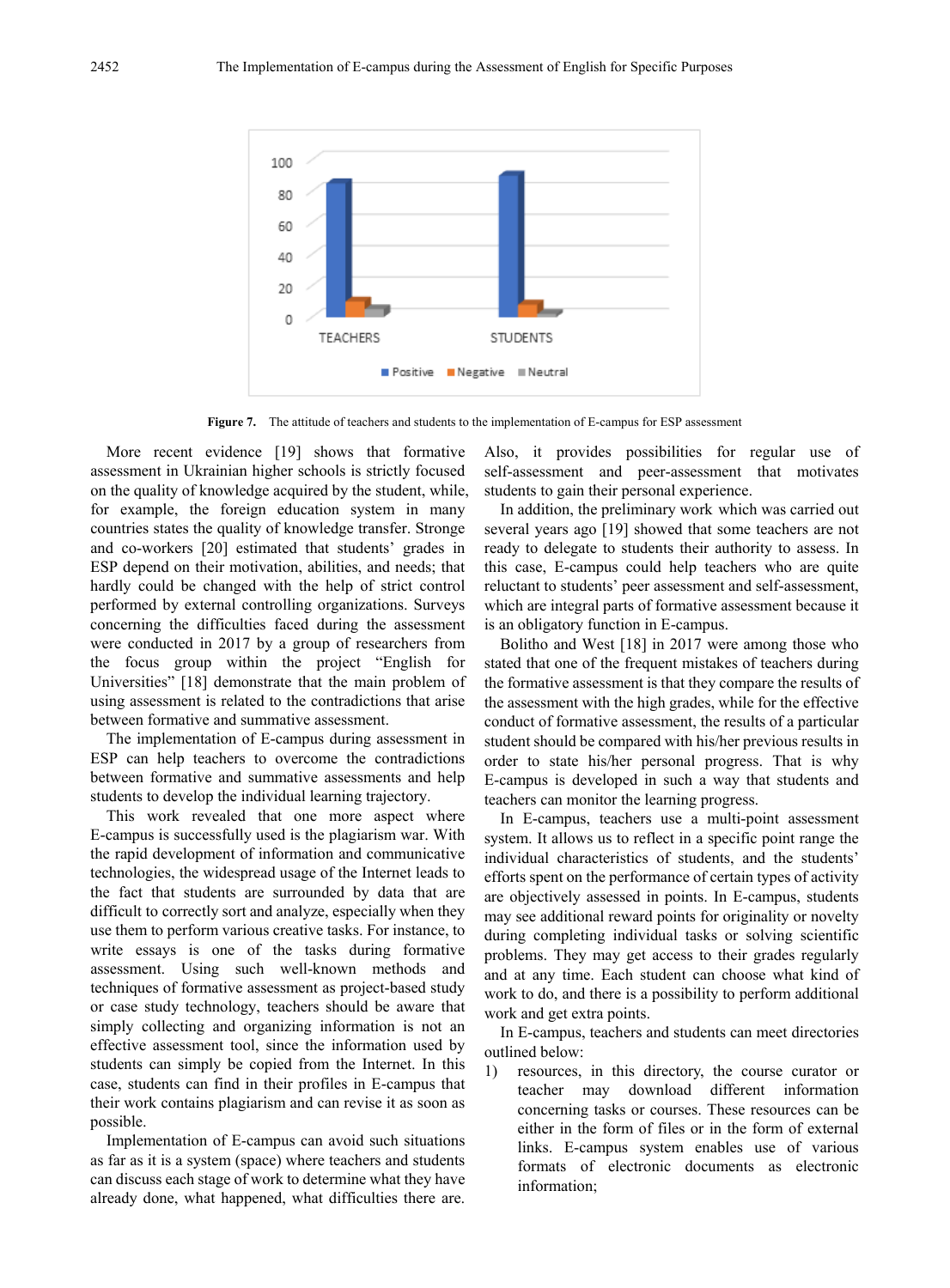- 2) active elements, in this directory teachers provide means of communication between students and teachers, it may be a forum, chat, blog, etc.;
- 3) tasks are the elements created for students to build their individual learning trajectory. Answers to tasks may be sent to teachers in form files or through messengers, Telegram, Viber, etc.;
- 4) additional materials, for example, articles, books, hyperlinks; to show various photographs, posters created by students; to store various files downloaded by students and teachers;
- 5) a seminar directory is a type of extracurricular activity. Students get the ability for peer assessment during the course, as well as the possibility to interact with the teacher, and can also see everything that is happening on a video conference;
- 6) a lesson directory is a type of activity where learning material is discussed in detail. Students can ask teacher questions or make any suggestions on learning material, and the teacher decides which parts of the lesson should be emphasized in the classroom;
- 7) tests directory involves materials for self-assessment, students can test their knowledge, and teachers can see the results. The self-assessment may be done in the form of questionnaires, self-study, essays, etc.

This paper has highlighted the importance of the implementation of communicative technology, particularly E-campus into the educational process. As far as digitalization of education and the active use of electronic devices during lessons and independent work is a new stage in the development of the educational process and education system in Ukrainian higher schools in general.

# **4. Conclusions**

Considerable progress has been made regarding the implementation of the E-campus for ESP assessment. Our study provides the basis to explore an E-campus that uses a bank of techniques and methods for the formative and summative assessment, assessment criteria for different types of activity in ESP, and that is supported with regulations and methodological recommendations on the use of assessment results.

Our investigations into this area are in progress and seem likely to confirm our hypothesis that each higher school needs to develop an assessment system that includes formative and summative assessment and comprehensively evaluates students' hard and soft skills, shows students' achievements.

We believe that our research will serve as a base for future studies on the creation of such a system in other higher schools of Ukraine. We hope it proves the necessity to develop a technology for formative assessment in other higher schools of Ukraine, which will allow teachers to evaluate the student's achievements in

the classroom and during individual work. Our results are encouraging and should be validated by larger sample size. We also open to suggestions and ideas that can help our higher school improve this system to satisfy teachers' needs in the teaching process and students' needs in the learning process.

### **Acknowledgments**

This research was supported by the Department of English Language for Humanities and Faculty of Linguistics, Igor Sikorsky Kyiv Polytechnic Institute, Ukraine. We also gratefully acknowledge the constructive comments of all students and teachers who participated in the survey.

# **REFERENCES**

- [1] Criteria for Accrediting Engineering Programs, 2018 2019, Online available from https://www.abet.org/accreditation/a ccreditation-criteria/criteria-for-accrediting-engineering-pr ograms-2018-2019/
- [2] E. Elnajjar, S.-A.B. Al Omari, F. Omar, M. Y.E. Selim, A. Mourad. An Example of Abet Accreditation Practice of Mechanical Engineering Program at UAE University, International Journal for Innovation Education and Research, Vol.7, No 8 (2019), 387-401.
- [3] P. Black, D. William. Seven Strategies of Assessment for Learning, Oxford, 2008.
- [4] W. Harlen, M. James. Assessment and Learning: differences and relationships between formative and summative assessment, Assessment in Education: Principles, Policy & Practice, Vol. 4, (1997). No 3, 365-379.
- [5] L. A. Shepard. Classroom Assessment to Support Teaching and Learning, The ANNALS of the American Academy of Political and Social Science, Vol. 683, No 1 (2019), 183-200.
- [6] A. I. Berman, M. J. Feuer, J.W. Pellegrino. What Use Is Educational Assessment? The ANNALS of the American Academy of Political and Social Science, Vol. 683, No 1 (2019), 8-20.
- [7] J. P. Leighton. Students' Interpretation of Formative Assessment Feedback: Three Claims for Why We Know So Little About Something So Important, Journal of Educational Measurement, Vol. 56, No 4 (2019), 793-814.
- [8] D. A. Freedman, R. Pisani, R. Purves. Statistics, 4th edition, 2007.
- [9] S. Walsh, T. Morton, A. O'Keeffe. Analysing university spoken interaction: A CL/CA approach, International Journal of Corpus Linguistics, Vol. 16(3), 2011, 325-345.
- [10] I. Simonova. Assessment preferences and learning styles in ESP, Journal of Language and Cultural Education, Vol. 4(3), 2016, 142-153.